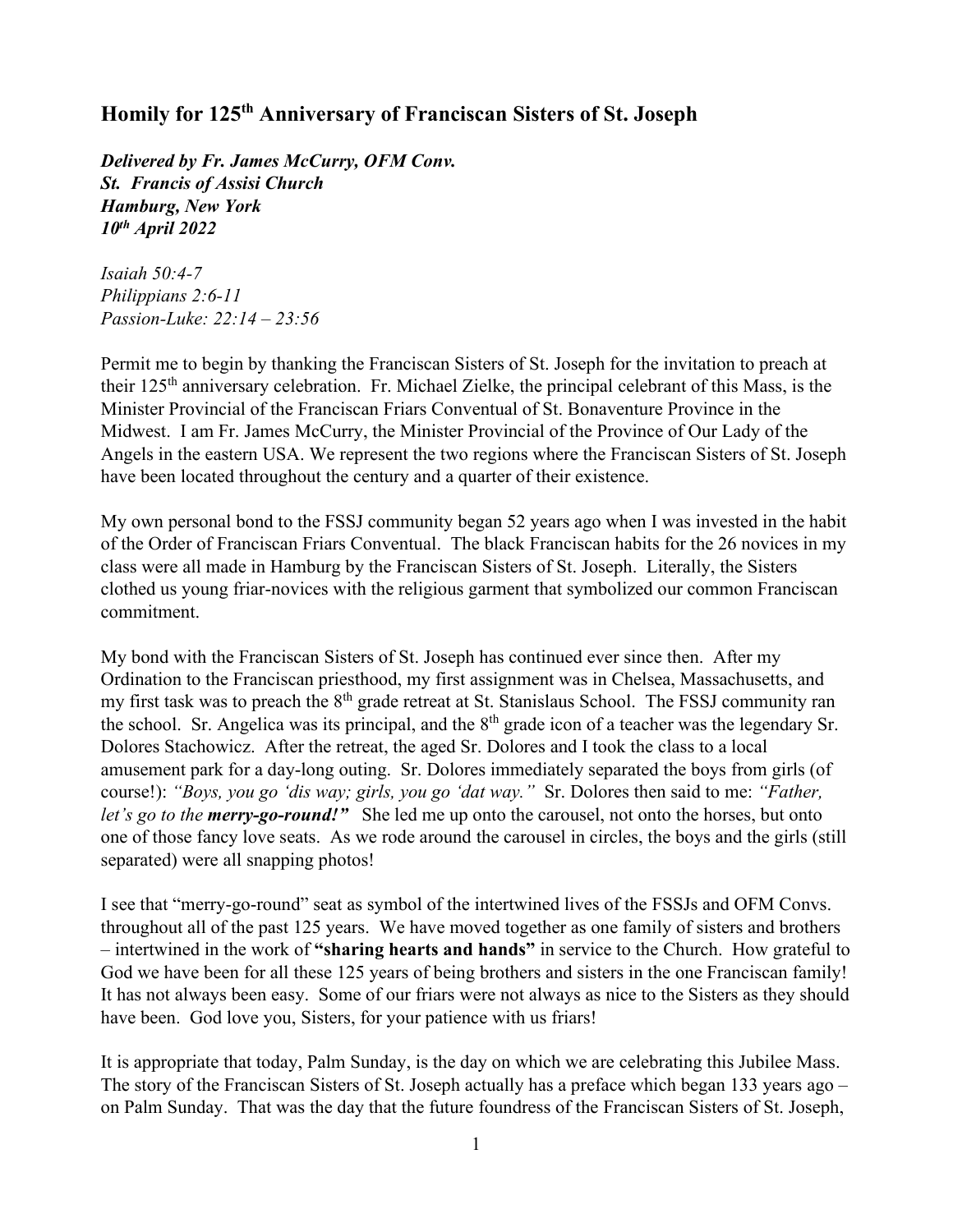Mother Colette Hilbert, arrived from western Poland to Pittsburgh, Pennsylvania, with 4 other Charity Sisters of St. Charles Borromeo (She was the youngest), to begin her mission in the United States. Colette came from Polish nobility, but at a young age embraced a religious vocation of poverty and simplicity, with a missionary impulse. Sister Colette's first solemn Mass in America on that Palm Sunday 1889 literally saw the people waving Palm branches and shouting hosannas of welcome as these Polish Sisters rejoiced to arrive at their new home.

Palm Sunday has a double tone – ecstasy, then agony. Look at today's liturgy. We began with grand hosannas at the blessing of the palms – the crowds hailing and glorifying Jesus – and those hosannas then expanded our celebration to include a *Gloria.* This ecstasy, however, soon ends; it is followed by the Passion narrative, as we join Jesus in the journey from the Adoring crowds on the Mount of Olives to the Crucifying crowds on the Mount of Calvary.

So too Sister (later Mother) Colette Hilbert and the Charity Sisters of St. Charles Borromeo would experience in Pittsburgh that same double tone of ecstasy to agony. As a heroic woman of faith – with supernatural charity always prevailing – Sister Colette learned early on that the agonies of life are a "vale of soul-making" – moments of sharing Christ's passion so lovingly that your soul reclaims a new "ecstasy" greater and higher than the first.

Thus it was, that by 1897, having left Pittsburgh, Mother Colette, with her small band of new novices, obtained personal permission from Pope Leo XIII to leave the Charity Sisters of St. Charles Borromeo and found a new congregation: the **Franciscan Sisters of St. Joseph**.

How did Pope Leo XIII get directly involved? Here's where the Franciscan Friars Conventual come into the picture. The Polish-born Minister Provincial of the Conventuals in the United States was Fr. Hyacinth Fudzinski. He had previously worked at the Vatican and was a close personal friend of Pope Leo. He intervened with the Holy Father on behalf of Mother Colette.

The rest is history! Mother Colette and the newly established Franciscan Sisters of St. Joseph pioneered, beginning at their first foundation in Trenton, New Jersey, and expanding in the education ministry at schools, the care ministry at hospitals and nursing homes, and even in foreign missions. Mother Colette's animating vision – *"In All Things Charity"* – became the driving force that kept the community growing, as the Sisters kept offering themselves in zealous service of the Church. Mother Colette's inspiring witness kept the new community on track.

Our late Franciscan Fr. Cornelian Dende, former Director of the Fr. Justyn Rosary Hour, knew Mother Colette personally, and he described her in this way:

*"The spiritual life of Mother Colette… offers her spiritual daughters a profound lesson. It reflects a peaceful stability that is founded in total consecration to God, an intimate closeness to Jesus Christ and his holy Will, a complete and humble obedience to the Holy Spirit; a zealous missionary spirit that adapts itself to the requirements of time and place, always acting with a childlike trust in Mary and her immaculate spouse, Joseph – these are the characteristics of this Chosen soul."*

These are the characteristics of her Institute! – of her daughters throughout 125 years! Today's first two readings bespeak these characteristics: The suffering servant prophecy of Isaiah: *"The Lord*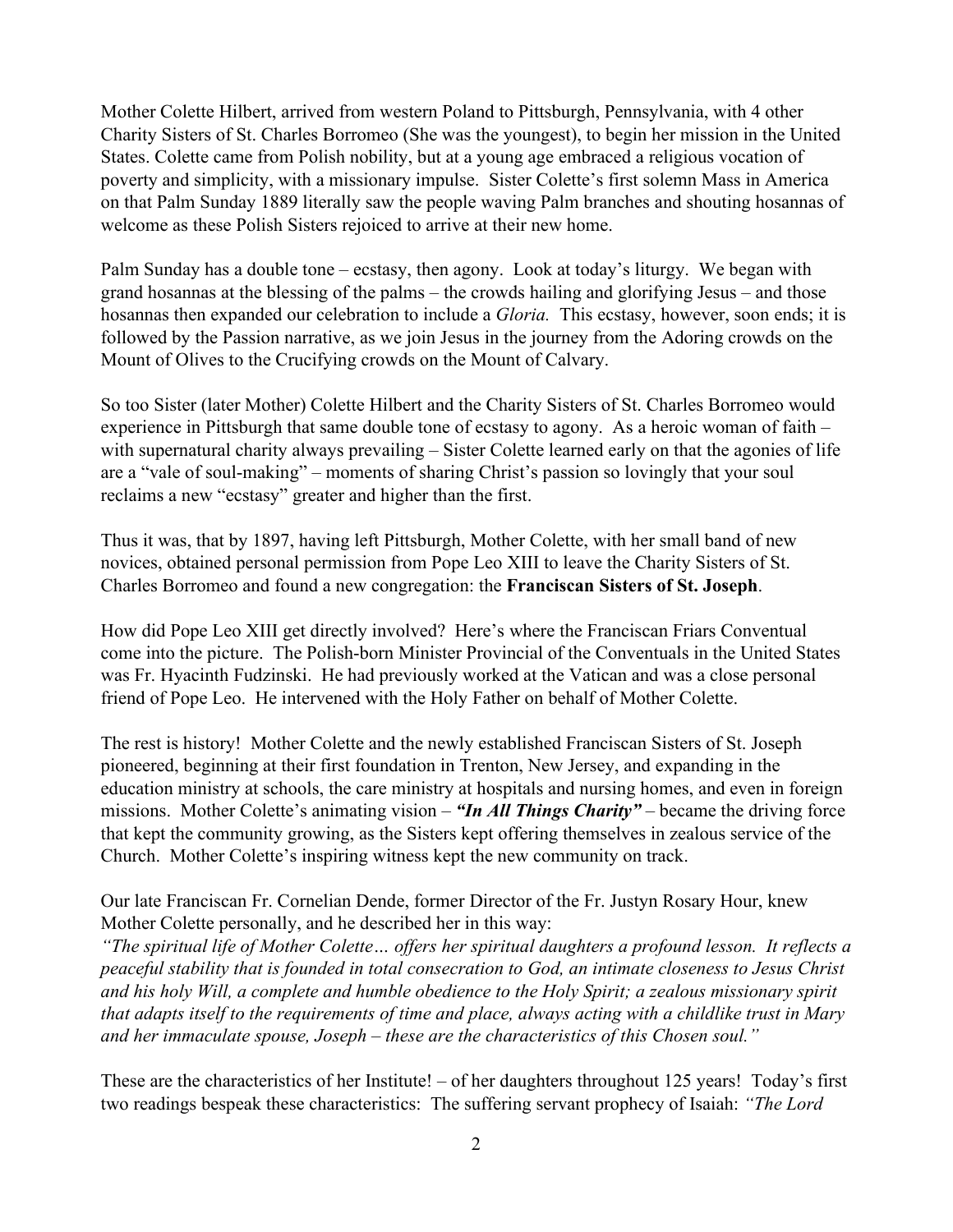*has given me a well-trained tongue, that I may know how to speak to the weary a word that will rouse them. Morning after morning he opens my ear that I may hear; and I have not rebelled."*  Like the servant in Isaiah, the Franciscan Sisters have spent their lives sharing their hearts and hands.

The second reading today from St. Paul's letter to the Philippians bespeaks the secret of their success: their sharing the *Kenosis* of Jesus. "Kenosis" means self-emptying. Just as Jesus emptied Himself of the privileges of his Godhead, so too Agnes (later Colette) Hilbert, who came from a wealthy and noble family in the Silesian region of Poland, forsook her wealth and privileges. This is what St. Francis of Assisi did. This is what St. Clare of Assisi did. We Franciscans call this selfemptying *minoritas* – "littleness," "humility."

How possibly could Mother Colette, and the Sisters who have followed her for 125 years, continue to maintain this stance of *minoritas*/littleness/*kenosis*, which assured the fruitfulness of their mission? How?They had continuing recourse to their patron saints: Our Lady and St. Joseph! One of the Sisters'earliest foundations after Trenton was Shamokin, Pennsylvania. The convent they occupied is still standing there (although now it is occupied by the Muslim community). Across the street from their former convent in Shamokin there still stands the beautiful Grotto of Our Lady of Lourdes, where every day the Franciscan Sisters would stop to pray and invoke the intercession of their patrons, the Immaculata and her spouse St. Joseph. For the whole of their 125 years of existence, the Franciscan Sisters of St. Joseph have relied on Our Lady and St. Joseph to help them live their lives of service in the spirit of Jesus's *kenosis* – in the spirit of Franciscan *minoritas,*  littleness, humility.

The lifespan of a normal person in America today still ranges between 70 and 80 years. The lifespan of the FSSJ has long exceeded that. Its journey of ecstasy has endured perhaps as much agony (Passion of Christ) as it has ecstasy. Today we give thanks for both, and we look to the even higher ecstasy that partakes of the glory of Jesus's Resurrection.

Let me share with you one final image: the scene at St. Stanislaus Cemetery in Cheektowaga, where Mother Colette Hilbert's grave and Fr. Hyacinth Fudzinski's grave are surrounded by over a hundred other crosses marking the graves of so many departed Franciscan Sisters of St. Joseph. Every time I am in the Buffalo area, I go to that peaceful circle of graves. Here is what I always think as I look at each sister's tombstone: *"This Sister probably touched at least 1000 people in her ministry of teaching or pastoral care. Each of those people she influenced probably in turn passed on Sister's lessons to thousands of others. Sister's influence had a rippling effect. 1000 x 1000 = ONE MILLION. Each and every Franciscan Sister of St. Joseph in the 125-year history of their congregation has left a million-person legacy of persons who are closer to God because of one Sister's impact on their lives."* The legacy of the Franciscan Sisters of St Joseph lives on with a generational rippling effect.

In today's reading of the Passion from St. Luke's Gospel, there was one particular scene that has more detail in St. Luke than in the gospel accounts of the other three evangelists. As Jesus hung on the Cross, flanked by the two criminals, St. Luke gives keen insight into the relationship between our Savior and the so-call "good thief" (sometimes called "Dismas"). Only St. Luke's Gospel